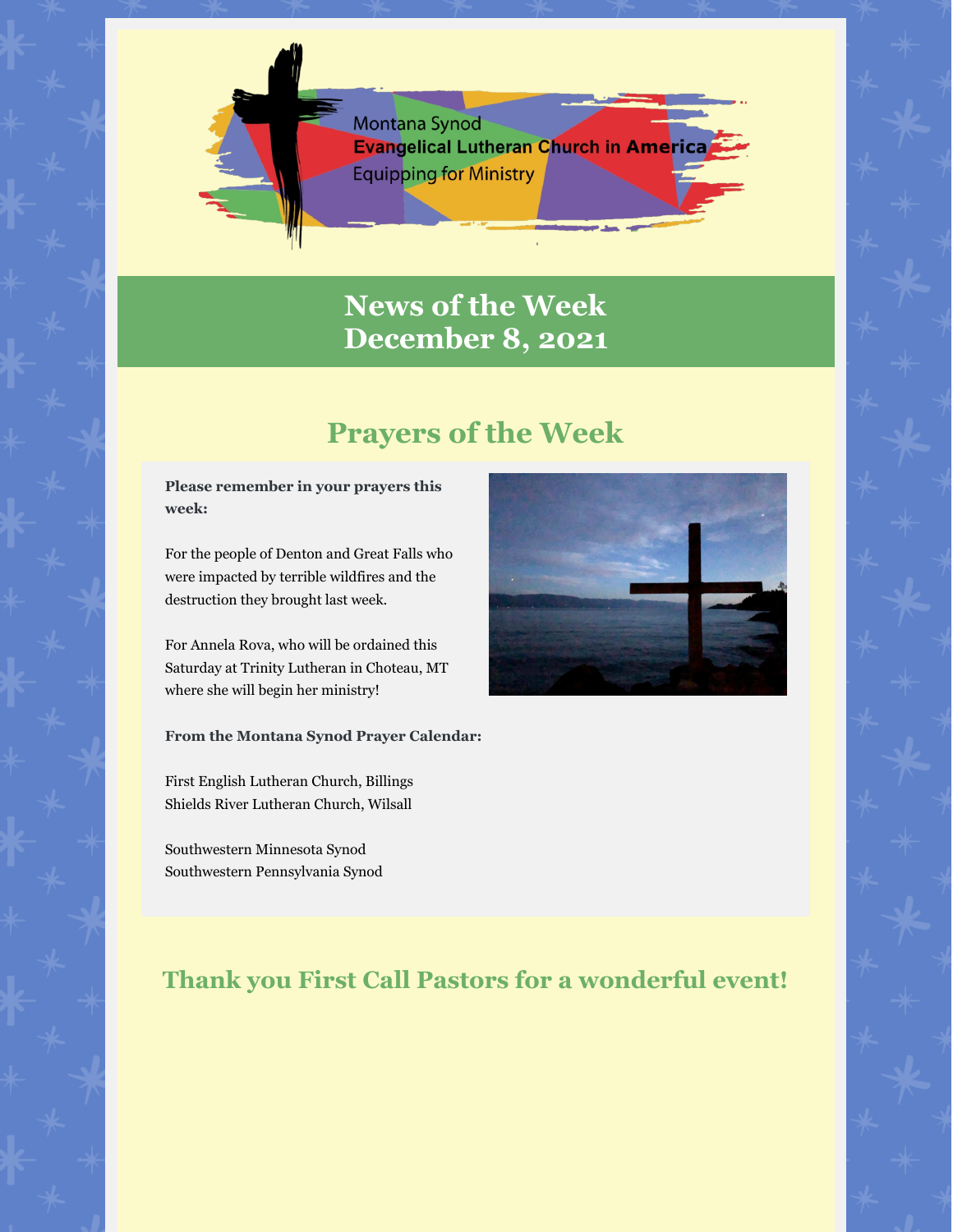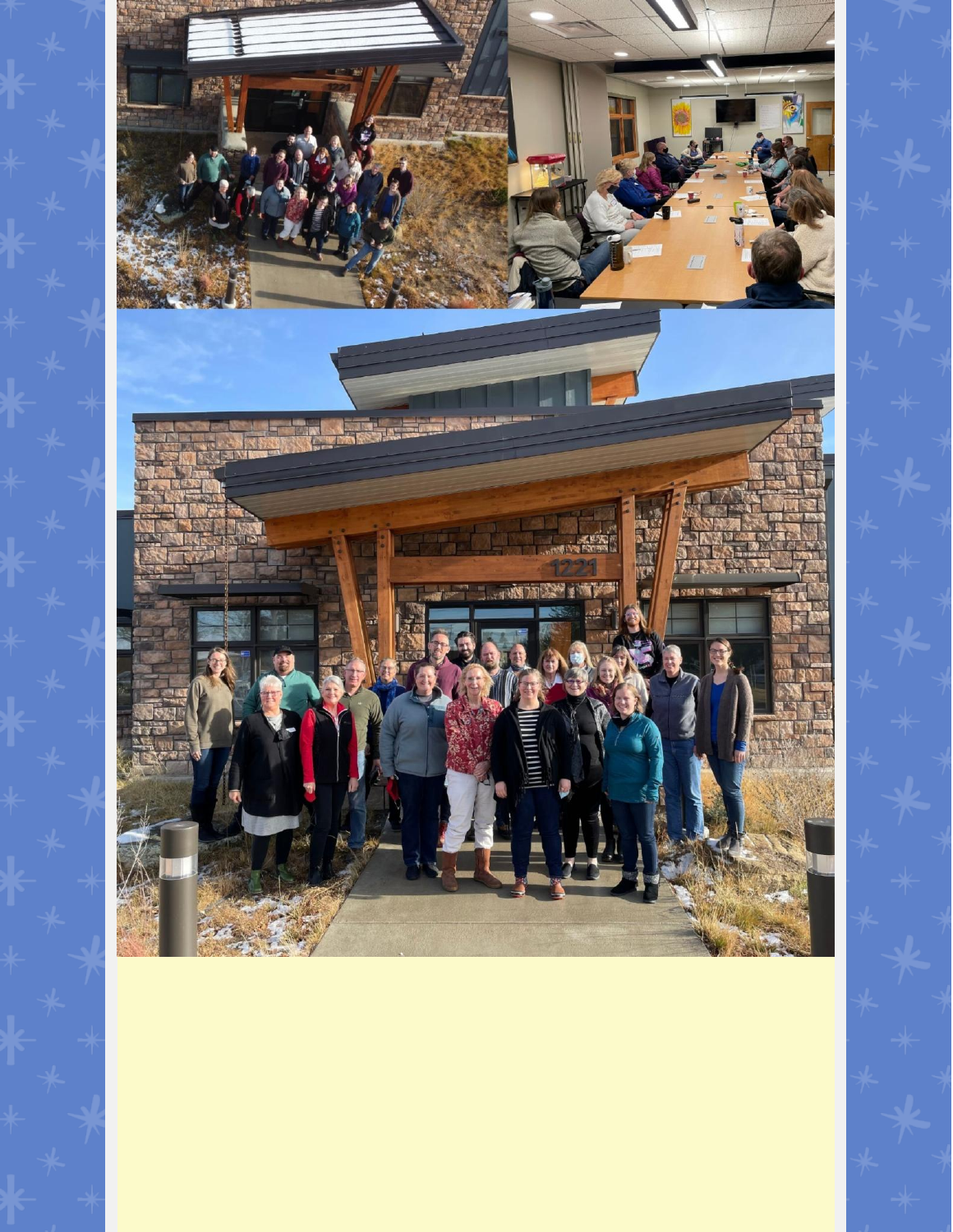

This week, we were excited to welcome the Montana Synod First Call pastors to the Synod house for a time of education, fellowship, and spiritual renewal. We also got to meet the future pastors of the ELCA who came with their pastor parents!

Thank you to all who attended and presented, especially to our ministry partners Andrea Arey (Portico), Janice Kibler (MIF), and Beth Adams (ELCA Foundation)!

#### **Disaster Response**

Dear Friends of the Montana Synod,

Some of you have reached out in generosity wondering how you might assist the people of Denton and Great Falls after the destructive fires last week. Thank you for you willingness to help your neighbor in need!

The Montana Synod has a Disaster Relief Fund set up to assist congregations and communities after a disaster such as a fire. And we have a coordinator, Dick Deschamps, who connects us with the other disaster relief personnel on the ground so that we can best help meet unmet needs that are not offered by other organizations or resources. We have already begun that communication with the proper persons in those communities to discover how we can helpfully respond to the recovery effort of the fires at both Denton and in Great Falls. But because the recovery is still in the beginning stages, we are still in learning mode.

If individuals or congregations would like support these communities or others in the MT Synod during their time of need after a disaster, including the Denton and Great Falls fires, please encourage them to **send a donation to the MT Synod disaster relief fund for our use in responding to this disaster and others. That can happen through the website by clicking the GIVE link at the bottom of the home page or by sending a check to the synod office (no cash please). Just indicate that it should go to the Lutheran Disaster Response and it will be used for those purposes.**

Also, if your community ever experiences a disaster such as a fire, these funds are available for you and your congregation to use to help support people with unmet needs. While this fund is not bursting with money, we can offer some assistance. Please contact Bishop Laurie, Dick Deschamps or the Synod Office for more information on how to receive some funding assistance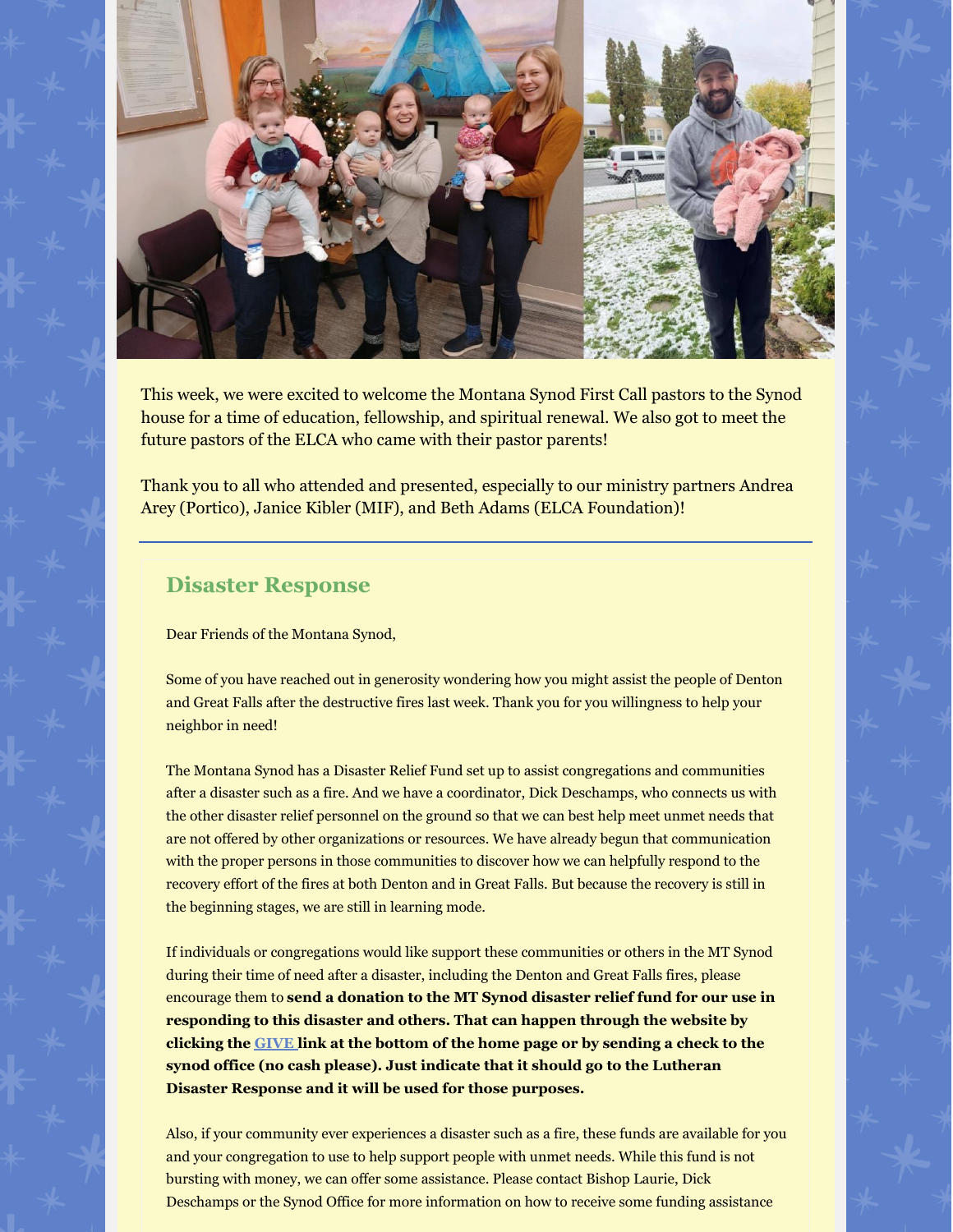after a disaster.

Rev. Dr. Laurie Jungling Bishop, Montana Synod ELCA ljungling@montanasynod.org Office: 406-453-1461

#### **Synod Council Update**

"It is with sadness that I announce the resignation of the Montana Synod treasurer Sue Ost who has served this synod faithfully and with great care in this position for over six years. Sue has decided that it is time for her to devote her energy to other things in her life, especially her grandchildren. Thank you, Sue, for all that you have given to the Montana Synod and the wider church. Your time, talents, gifts and skills have been greatly appreciated and we will miss you and your wisdom even as we send you forth with God's blessings.

At the same time, it is with excitement and gratitude that I announce the appointment of Dave Scholten, LPA as the interim treasurer of the Montana Synod. Dave is a member of Bethel Lutheran in Great Falls and has many years of experience in financial work and services. He will serve until June 2022 when the Synod Assembly will elect a new treasurer. A more thorough introduction to Dave will be coming in an upcoming Synod newsletter. Thank you, Dave, for your willingness to take on this important role in service to Christ's Church."

## **Save the Date for Synod Assembly!**

**The theme of the assembly will be:**

# **"Equipping for the Gospel"**

**The Synod Assembly will be held June 3-4 at the Billings Hotel and Convention Center. We will begin the morning of the 3rd and end late afternoon on the 4th. More details to come in the new year.**

### **Invitation to Vital Congregations Training for Leaders**

Is your congregation ready to take some steps (even small steps) toward renewal or revitalization? Are you ready to try some new things, share some ideas, gain a greater understanding of the broader mission, bring clarity about your own congregation's mission, acquire knowledge on how to live that out in community, gain confidence to share what you have learned with the world, and find new allies from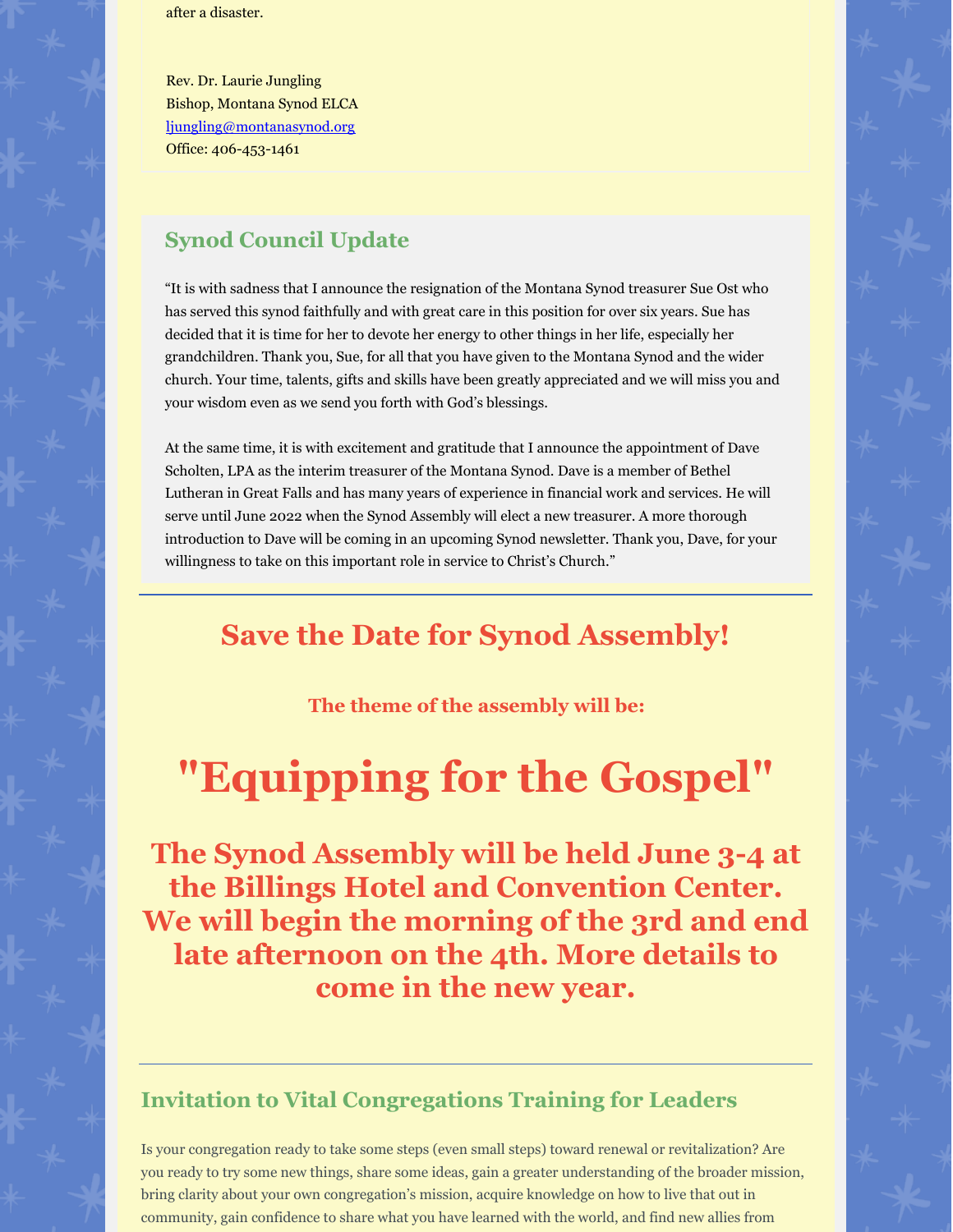within a cohort of congregations? Then, you are invited to attend the 2022 Spring Session of the ELCA Vital Congregations Re-BOOT Camp.

This is a fast paced co-creative and co-experimental RE-BOOT CAMP facilitated by leaders with steep experience in redeveloping congregations as well as added guest presenters from a variety of settings with a wealth of knowledge. These principles and more will be explored: focusing on Jesus and justice, being expectant of the Holy Spirit, living as disciples of Jesus, multiplying leaders who are young, diverse and bring fresh insights, and aligning with purpose and core values.

This will be a four-session training. The training sessions will be held two times per day from 1:30-3:00 p.m. (eastern time) and from 7:30-9:00 p.m. (eastern time) on January 13<sup>th</sup>, January 27<sup>th</sup>, February 3<sup>rd</sup> and February  $17^{\text{th}}$ . You may choose the best time each day that works for you. All sessions will be recorded and available to all registered participants. Pastors and congregations are encouraged to come as teams of 3–5 people for a time of inspiration, learning, planning, sharing, experimenting, visioning, and implementing. *NOTE: This training is for people who did NOT attend the Vital Congregations Re-BOOT Camp in 2021.*

For more information please contact your synod's DEM (Director for Evangelical Mission), or contact Neil Bullock at Neil.Bullock@elca.org (773) 380-2884 or Rev. Anna-Kari Johnson (773) 990- 0814 Anna-Kari.Johnson@elca.org

All courses will be coordinated by DEM Rev Nancy Nyland, and team in partnership with the ELCA Christian Community and Leadership Congregational Vitality Team.

With our thanks and prayers for you all in Jesus Christ, Beautiful Savior,

#### **Anna-Kari**

**Pastor Anna-Kari Joy L. Johnson Associate Director for Congregational Vitality ELCA Christian Community and Leadership 773.990.0814 (cell) 773.380.2467 (w) or 800.638.3522, ext. 2467 (w)** Anna-Kari.Johnson@elca.org ELCA.org | blogs.elca.org/congregationalvitality

Click here to download the Vital Congregations PowerPoint

**The Montana Synod Staff will be providing a recorded sermon following the lectionary for any interested, especially those congregations currently without a pastor. Check the Synod website every Friday or the Vimeo playlist here. These will be provided every week now through the end of the year.**